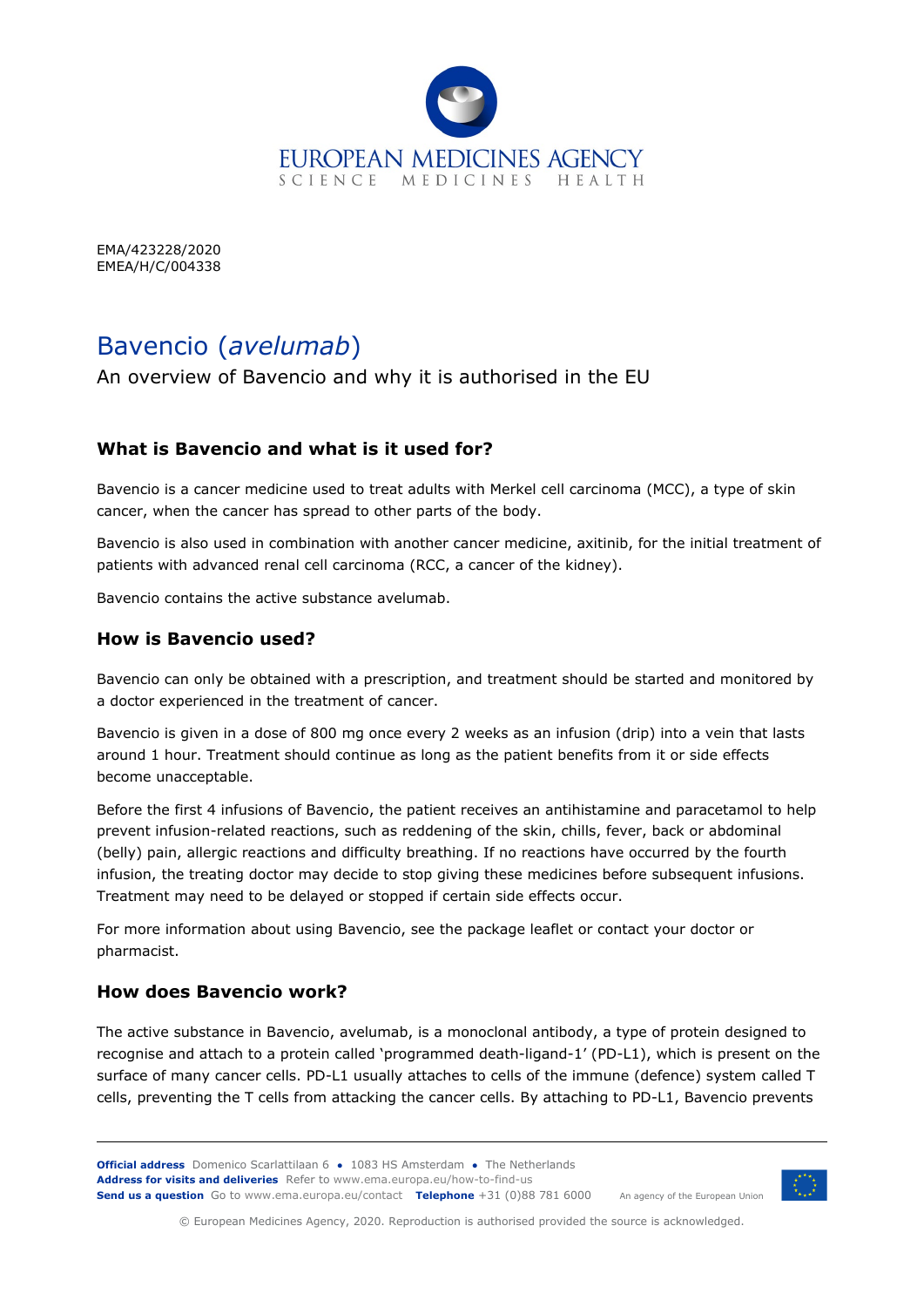the cancer cells from switching off the T cells, thereby increasing the ability of the T cells to kill the cancer cells.

### **What benefits of Bavencio have been shown in studies?**

Bavencio has been shown to be of benefit in one main study that showed the cancer shrank in patients with MCC and one that showed patients with RCC could live longer without their disease getting worse. Although the dose of Bavencio in these studies was based on the patients' body weight, the company also supplied supporting data to show that Bavencio could be given in a standard dose, regardless of weight.

#### **Merkel cell carcinoma**

In a main study, around 33% of patients with MCC who had received previous treatment (29 out of 88) had a reduction in tumour size or no sign of it after treatment with Bavencio; in most of these patients, the response lasted for at least 6 months.

Results from the same study for 116 patients with metastatic MCC who had not received chemotherapy in the previous 6 months showed an overall response rate of 40%.

#### **Renal cell carcinoma**

In a main study involving 886 patients with advanced RCC, who had not been previously treated, Bavencio infusion in combination with axitinib by mouth was compared with standard treatment using another cancer medicine, sunitinib. The average time patients lived without their disease getting worse was around 13 months in those given Bavencio and axitinib versus 8 months in those given sunitinib. Longer follow-up is needed to draw a reliable conclusion on how well patients given Bavencio and axitinib survive overall.

## **What are the risks associated with Bavencio?**

The most common side effects with Bavencio used alone (which may affect more than 1 in 10 people) include tiredness, nausea (feeling sick), diarrhoea, decreased appetite, constipation, infusion-related reactions, weight loss and vomiting. Serious side effects include immune-related and infusion-related reactions, anaemia (low red blood cell counts), difficulty breathing and abdominal pain.

When Bavencio is used with axitinib the most common side effects of the combination, which may affect more than 1 in 5 people, are diarrhoea, high blood pressure, tiredness, nausea, dysphonia (hoarseness), decreased appetite, hypothyroidism (reduced thyroid function), cough, headache, breathing difficulties and arthralgia (joint pain).

For the full list of side effects and restrictions of Bavencio, see the package leaflet.

## **Why is Bavencio authorised in the EU?**

The European Medicines Agency decided that Bavencio's benefits are greater than its risks and it can be authorised for use in the EU.

Patients with MCC that has spread and come back after initial treatment with chemotherapy have very limited treatment options. Although the response rates to Bavencio are not outstanding, the duration of the response (at least 6 months) is important for these patients, since the responses seen with chemotherapy medicines are of shorter duration. In addition, data from the study show that some